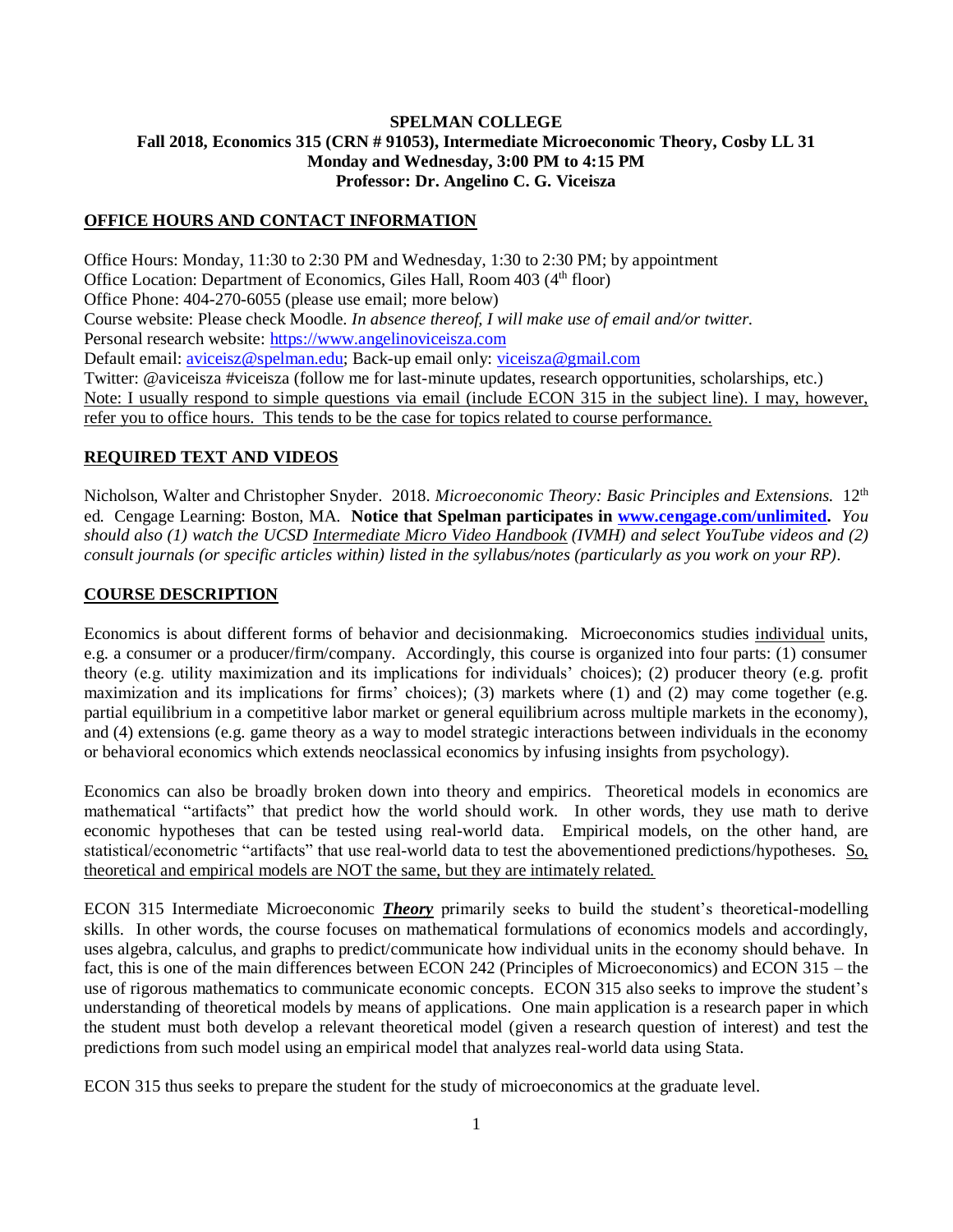#### **PREREQUISITES**

Economics 242 and Mathematics 211 (with a grade of C or higher) are required to take this course. The student must withdraw from this course if these prerequisites have not been met or prior approval has not been obtained from the professor. Failure to withdraw from the course will result in the student being administratively withdrawn from the course when this information is discovered. It is also recommended that the student complete Economics 203 (Introduction to Statistics and Econometrics) and ECON 303 (Econometrics) before enrolling in this course, given the expectations associated with the research paper. If the student has not taken (or is concurrently taking) ECON 303, the student is advised to:

- 1. Watch this short video introducing "econometrics", [https://goo.gl/RgBeQv.](https://goo.gl/RgBeQv)
- 2. Go through the following note on "panel data" in Stata,<https://goo.gl/Fo24aC> (also on Moodle).
- 3. Access some of the Stata modules at the following website, [https://stats.idre.ucla.edu/stata/modules/.](https://stats.idre.ucla.edu/stata/modules/)
- 4. Seek assistance in office hours and/or tutoring (Student Success Program/SSP in Milligan) as necessary.

### **BEHAVIORAL OBJECTIVES**

Upon completion of this course, the student should be able to:

- 1. Formulate theoretical microeconomic models in words, graphs, and mathematical terms (i.e. using multivariate calculus and optimization methods).
- 2. Mathematically derive testable hypotheses from such theoretical models (e.g. conditions for utility maximization, profit maximization, partial and general equilibrium, Nash equilibrium) using neoclassical as well as behavioral assumptions (e.g. social preferences, bounded rationality).
- 3. Use (1) and (2) to formulate empirical microeconomic models.
- 4. Run the model in (3) and interpret its findings; i.e. collect relevant data/variables and utilize Stata to run related regressions/analyses and interpret the coefficients.
- 5. Use (1)-(4) to derive/discuss policy implications.
- 6. Define, explain, and recognize key components of microeconomics: (a) consumer theory, (b) producer theory, (c) partial and general equilibrium in markets, (d) game theory and uncertainty, and (e) departures from neoclassical economics, e.g. behavioral economics.
- 7. Recognize applications of microeconomic theory.
- 8. Relate economic theory to nonmarket problems.
- 9. Understand the differences between cross-sectional, time series, and panel data and their relevance for empirical microeconomic analysis.

### **HOW TO APPROACH THIS COURSE**

Econ 315 is a challenging, and by no means "spectator" course. In other words, the student should not expect that "just showing up to class" is sufficient to pass this course. In fact, the student should take at least the following steps in an effort to succeed in the course:

- 1. Watch the videos (posted on Moodle) and read the book chapters listed in the course outline **PRIOR TO CLASS**. Showing up to class unprepared, means that the student is already behind.
- 2. Consume the material discussed in class by asking questions and responding to questions posed by the professor as well as peers. The professor will periodically ask students to come to the board and discuss select topics. Failing to engage with such activities will reduce the student's participation grade.
- 3. Review the videos, book chapters, and class notes **AFTER CLASS**. Any issues that are still unclear should be discussed with the professor (email/office hours) and/or peer tutors at SSP on a weekly basis.
- 4. Take the quizzes and research paper seriously by linking those to the material discussed in class. In other words, use those as another opportunity to engage with and better understand the material.
- 5. Review all material prior to exams, possibly with cue cards and in small groups. Notice that if you have followed the above process, this will be at least the fifth time you are consuming the material.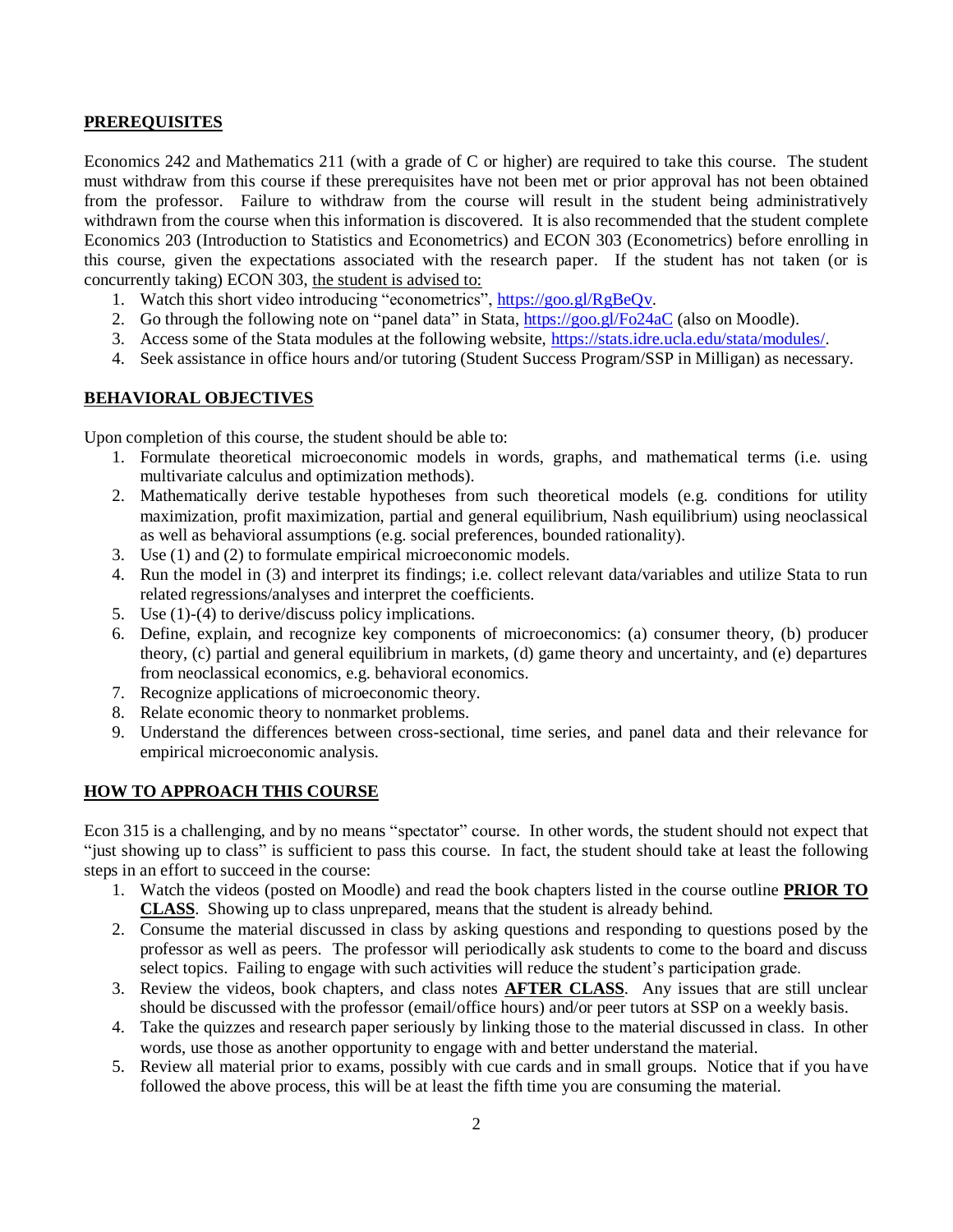#### **JUSTIFICATION FOR FOUR CREDITS**

This is a four-credit, three-contact-hour course. To justify the additional credit, the student will be required to do the following outside of class:

- 1. *Very important:* Watch videos, read book chapters, and consume material *prior to and after class*.
- 2. Complete take-home quizzes (typically, retroactive based on material discussed in class).
- 3. Complete a research paper.

### **COURSE GRADING**

| 30% (15% each)                                |
|-----------------------------------------------|
|                                               |
| 15% (six out of eight: 2.5% each)             |
|                                               |
| 10% (5% for attendance; 5% for participation) |
|                                               |

The following grading scale will be employed:

| Percentage Earned | Grade Earned | Percentage Earned | Grade Earned |
|-------------------|--------------|-------------------|--------------|
| $93 - 100$        |              | $70 - 74$         |              |
| $90 - 92$         | А-           | $65 - 69$         | $C-$         |
| $87 - 89$         | $B+$         | $62 - 64$         | $D+$         |
| $83 - 86$         | В            | $58 - 61$         |              |
| $79 - 82$         | B-           | below 57          | F            |
| $75 - 78$         | Γ+           |                   |              |

### **Note: (1) The above scale should be regarded as approximate as the instructor reserves the right to make adjustments in awarding final grades. (2) I typically grade exams with a "bump".**

# **QUIZZES**

Quizzes will open at 4:00 PM of a given day and close at 11:59 PM of the day after. So, a student will have 32 hours to complete a quiz. The dates listed in the course outline are **due dates**. Quizzes will be completed on/submitted via Moodle and close at midnight. This means that the student's submission should be complete by 11:59 PM of **the stated due date**. **The student should plan accordingly since late submissions will receive a zero (0).** Please avoid losing points in an unnecessary manner by starting the quiz on time.

### **RESEARCH PAPER**

The research paper (RP) should be based on a carefully developed research question that if properly executed can lead to, in the medium run, an independent study or senior thesis and, in the long run, a peer-reviewed journal article. *See rubric and notes at the end of the syllabus as well as the documents in the Moodle folder called "RP Guidelines" for additional expectations by stage and overall.* The final stage of the RP should comprise the following components (excluding appendices such as references, tables, and figures/graphs):

- 1) A title page with author name(s) [in alphabetical order] followed by an abstract with keywords.
- 2) An introduction covering (2 pages):
	- a. The main research question and why we should care about it
	- b. A review of the literature and the contribution of your particular research question
	- c. The organization of the proposal
- 3) A theoretical model covering (2 pages):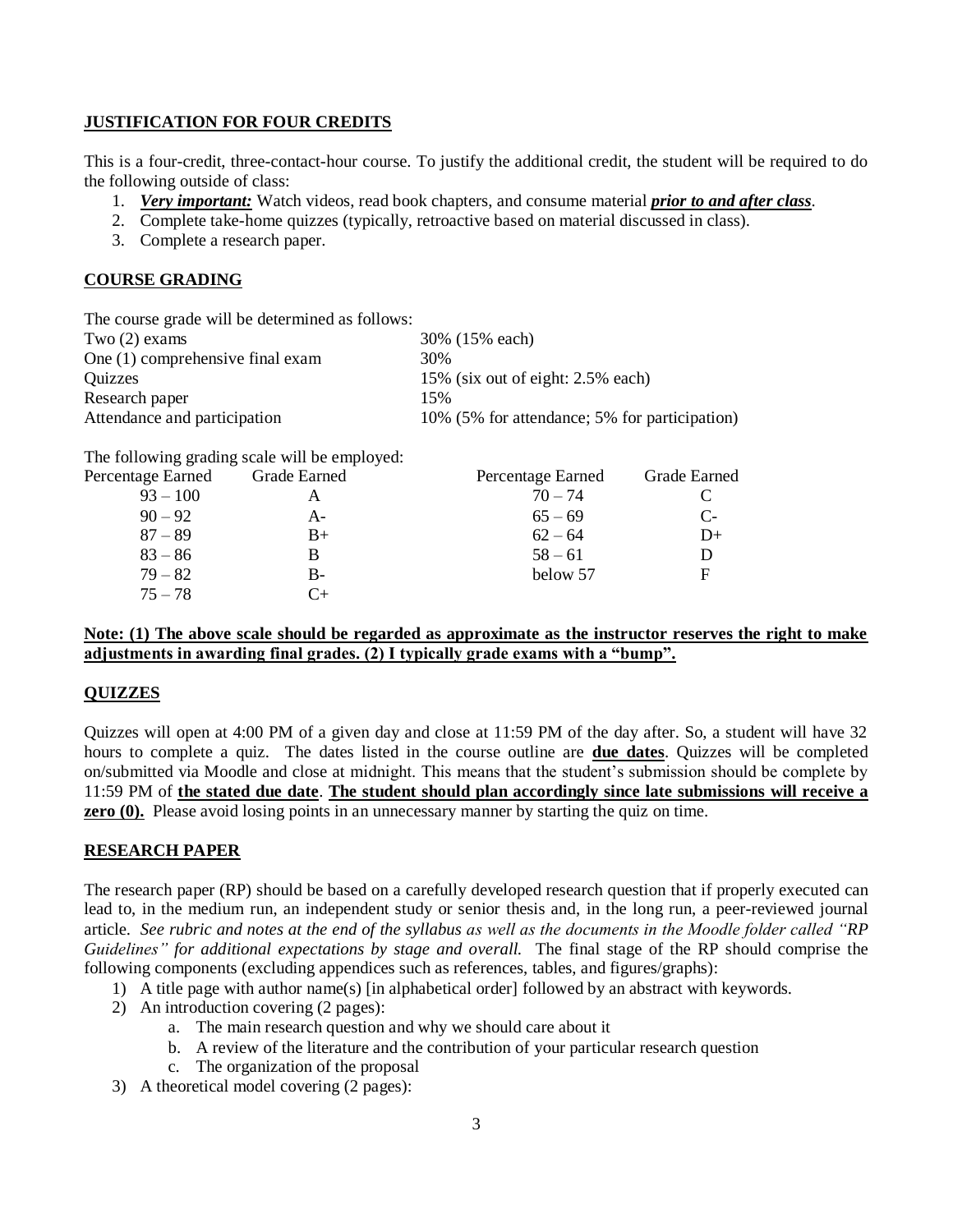- a. The model setup and derivations
- b. The testable hypotheses derived from this model
	- i. Note that in economics, a "model" typically means a conceptual framework that can be used to explain or predict what we observe in the real world. It is usually some text and quite a bit of math/algebra (possibly supported by graphs). We will see examples as we progress through the course, but to get a sense of economic models early on you should take a look at articles published in reputable economics journals as well as the course textbook and notes (see end of syllabus for some citations).
	- ii. A prime example of an economic model you should be familiar with is that of utility maximization. Let apples be  $x_1$ , oranges be  $x_2$ , and the price of apples and oranges be  $p_1$ and  $p_2$  respectively. A consumer's utility over apples and oranges can be expressed as  $U(x_1, x_2)$ . The typical utility maximization model says that this consumer will:

 $max_{\{x_1, x_2\}} U(x_1, x_2)$  s.t.  $p_1x_1 + p_2x_2 = m$ 

where the latter represents a budget constraint and  $m$  is the money budget, e.g. from wages. This theoretical model aka "utility maximization" leads to predictions about the optimal amount of apples  $x_1^*(p_1, p_2, m)$  and oranges  $x_2^*(p_1, p_2, m)$  this consumer will "choose" in order to maximize utility given a set of prices and money budget. This is a "prediction" (aka hypothesis) from a theoretical model that can be tested using real-world data (aka an empirical model). *See next item.*

- 4) An empirical section covering (5 pages):
	- a. An empirical (i.e. regression) model that is informed by the aforementioned theoretical model.
	- b. A discussion of the data and sources used to construct variables for this empirical model as well as the definitions of the key variables in the empirical model.
	- c. A clear discussion of the results, i.e. interpretation of regression coefficients in light of the theoretical model/hypotheses, how these relate to prior literature, concerns about endogeneity etc.

### *d. Regression-output tables should be in an appendix and NOT in this section/the main text.*

- 5) A conclusion covering (1 page):
	- a. The main conclusions and policy implications resulting from the research.
	- b. Next steps for this and other research moving forward.

#### Notes:

- 1. The RP will pass two stages of review (Stage 1 and 2) prior to being submitted for final grading/Stage 3 (see course outline for due dates). **Stages 1, 2, 3 count for 1%, 4%, 10% of your grade respectively.**
- 2. You are allowed to work in groups of up to three people. If you choose to work in a group, please note:
	- a. You are responsible for choosing your group members and communicating those to me by Stage 1 of the RP. *All group member names should be listed in all submissions in alphabetical order.*
	- b. It is your responsibility to ensure that your group functions properly. I.e. it is up to you to divide the work and ensure that (1) there is no freeriding and (2) submissions occur ON TIME.
	- c. You should designate one of your group members to be the "Communications liaison". This person will be responsible for submitting the group's work on Moodle. If this person does NOT submit ON TIME, the whole group will suffer (see below).
	- d. All group members will receive the exact same grade regardless of the circumstances.
	- *e. All group members must be present during office hours for any consultation meetings.*
	- f. All group members must be copied when contacting me via email regarding any RP issues.
- 3. The RP must be on a micro topic. This can include topics in applied micro fields such as behavioral, crime, development/poverty, environmental, entrepreneurship, finance, game theory, health, innovation, personnel, urban, etc. Look at the program for the 2018 National Bureau of Economic Research (NBER) Summer Institute, [http://conference.nber.org/confer/2018/SI2018/SI2018.html,](http://conference.nber.org/confer/2018/SI2018/SI2018.html) to draw inspiration for frontier topics. DO NOT FOCUS ON THE MACRO SESSIONS! Please discuss with me during office hours if need be. I reserve the right to reject a research question after Stage 1.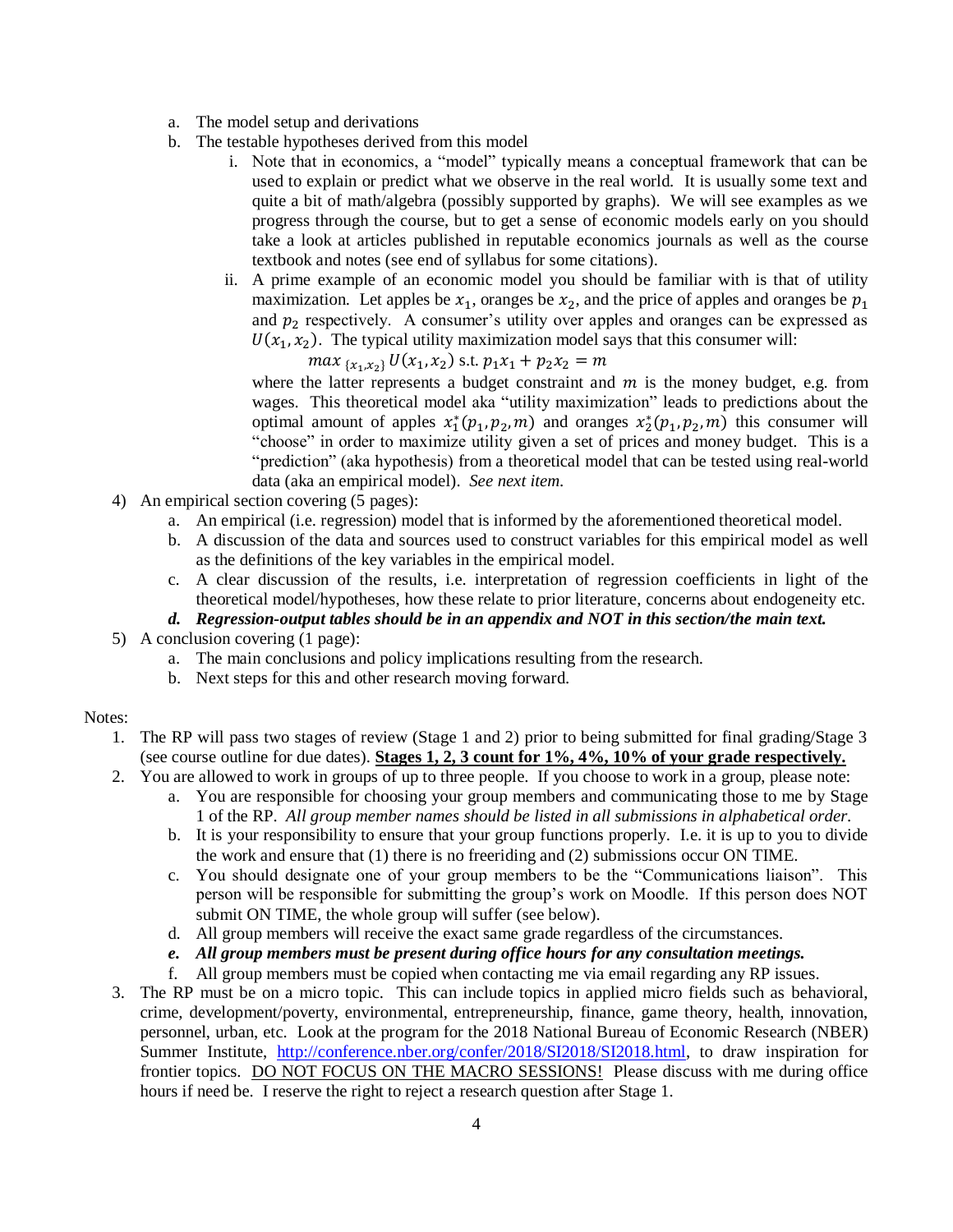# **FORMATTING**

All written documentation submitted in this course (in particular, the different stages of the research paper) should be in Times New Roman 11 point font with 1.5 spacing and 1 inch margins all around. **ANY FILES THAT ARE UPLOADED TO MOODLE SHOULD BE LESS THAN 2 MB.** 

### **MAKE-UP POLICIES AND EXTRA CREDIT**

- 1. **REGULAR EXAMS:** There are absolutely **NO** make-up exams, whether the absence is excused or not. In case an absence is excused by the Office of the Dean within a week of the missed exam date, I reserve the right to prorate the weight of the missed exam over the remaining exams.
- 2. **FINAL EXAM:** The final exam absolutely **CANNOT** be made up. If a student misses the final exam, the student will receive a zero (0) for the exam. An exception **may** be made if a student seeks approval from me **PRIOR** to the exam by providing a valid documented excuse approved by the Office of the Dean. Even in this case, I still reserve the right to deny the student's request.
- 3. **QUIZZES:** There are absolutely **NO** make-up quizzes, whether the absence is excused or not. I will drop the two (2) lowest quiz grades when determining the student's overall grade. For example, if a student misses two quizzes, the student will receive a zero (0) but those will be dropped.
- 4. **RP:** These components absolutely **CANNOT** be made up, whether excused or not. If a student or group misses them, the student/members will receive a zero (0).
- 5. **TARDINESS:** Late submissions will **NOT** be accepted. They will receive a zero (0).
- 6. **EXTRA CREDIT:** It is my experience that most students fail to submit all possible assignments. As such, it does not make economic sense to give opportunities for extra credit since students are not making use of the opportunities already afforded to them. So, I will **NOT** give extra credit, regardless of the student's circumstances.

# **THERE ARE NO EXCEPTIONS TO ANY OF THESE RULES.**

# **ATTENDANCE AND PARTICIPATION POLICY**

Class attendance and participation are mandatory, as these are integral parts of the class. *As such, 10% of your class grade comes from these components.* Please note the following:

- 1. Attendance is taken at the beginning of each class.
- 2. For students who have the habit of arriving after the class begins, I reserve the right to count these as absences. The student is considered late if the student is not present when class begins. I typically count tardiness as an absence if the student arrives after I finished taking attendance. In case of excessive lateness (ten minutes after class begins), I reserve the right to bar a student from entering the classroom.
- 3. If a student misses zero (0, no) classes, the student receives 100 for the attendance portion of the grade. If a student misses one (1) unexcused class, the student receives 95 for attendance. If a student misses two (2) unexcused classes, the student receives 90 for attendance. Any student with three (3) or more unexcused absences will receive a zero (0) for attendance. *This means that this student loses 5% of the course grade.*
- **4. Any student with five (5) or more absences (***excused or unexcused***) will be administratively withdrawn from the course. I will email the student a notification and proceed by processing such withdrawal through the Offices of the Dean of Undergraduate Studies and the Registrar.**
- 5. Class participation will be judged based on thoughtful questions and discussions, active participation, **and** lack of disruptive behavior during class (see General Code of Conduct section of this syllabus). In particular, if a student uses a cell phone during class (without my permission), the student will receive a zero (0) for participation. *This means that this student loses 5% of the course grade.* **THERE ARE NO EXCEPTIONS TO ANY OF THESE RULES.**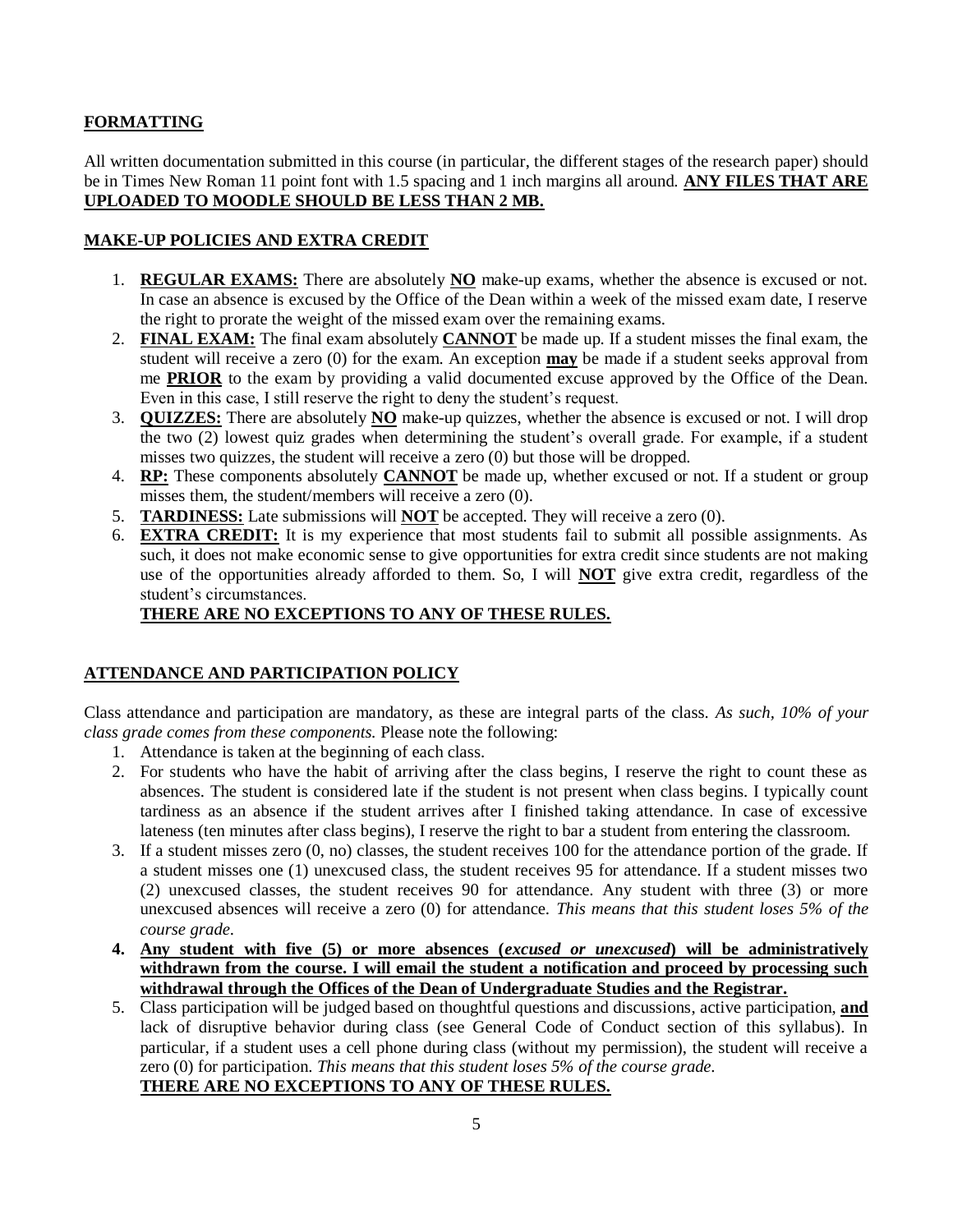# **EXAMS: ACCESS, CALCULATOR, AND TECHNOLOGY POLICY**

Exams in this course are not permitted to enter "the public domain". Although there is no obligation to allow the student to review exams after they have been reviewed in class and collected, if a student wishes to review an exam, I will typically accommodate the student during office hours.

The following exam-taking policy shall apply:

- 1. All students must "completely turn off" their cell phone(s) prior to an exam, place it in their bag, and place their bag (and any other personal belongings) at the periphery of the room.
- 2. The following are the ONLY items that may be permitted next to the student while taking an exam:
	- a. The exam paper (given by the professor). **NO SCRATCH PAPER.**
	- b. 1-2 number two pencils and possibly, a pen.
	- c. An eraser and/or white-out.
	- d. Either a SIMPLE or SCIENTIFIC calculator.
		- i. GRAPHING or FINANCIAL calculators are NOT allowed.
		- ii. You are NOT allowed to share calculators with another student.
		- iii. You are of course NOT allowed to use a cellular phone as a calculator (as it will be in your bag, as stated above).
	- e. No food, drink, or anything else is allowed while taking an exam.
- 3. Students should space themselves properly (1-2 seats apart) and NOT communicate in any way. If they do or if I have the feeling that they are, it will be considered cheating.
- 4. All headwear should be removed (hats, turbans, etc.) unless it is for religious purposes.

Failure to comply with any of these policies will be considered cheating as defined by the Spelman College Bulletin. *See next item.*

# **ACADEMIC INTEGRITY**

The following is Spelman College's **Academic Integrity Policy**:

"At the heart of Spelman College's mission is academic excellence, along with the development of intellectual, ethical and leadership qualities. These goals can only flourish in an institutional environment where every member of the College affirms honesty, trust, and mutual respect. All members of the academic community of Spelman College are expected to understand and follow the basic standards of honesty and integrity, upholding a commitment to high ethical standards. Students are expected to read and abide by the Spelman College Code of Conduct (see the Spelman College Student Handbook) and are expected to behave as mature and responsible members of the Spelman College academic community. Students are expected to follow ethical standards in their personal conduct and in their behavior towards other members of the community. They are expected to observe basic honesty in their work, words, ideas, and actions. Failure to do so is a violation of the Spelman College Academic Integrity Policy."

*Violators will be subject to the sanctions outlined in the Spelman College Bulletin, which range from failing the course to expulsion.*

# **GENERAL CODE OF CONDUCT (INCLUDING TECHNOLOGY AND CELL PHONE USE POLICY)**

It is understood that any student participating in this course will show conduct in a manner that is constructive and non-disruptive to the learning environment. This is out of mutual respect for the professor as well as fellow students.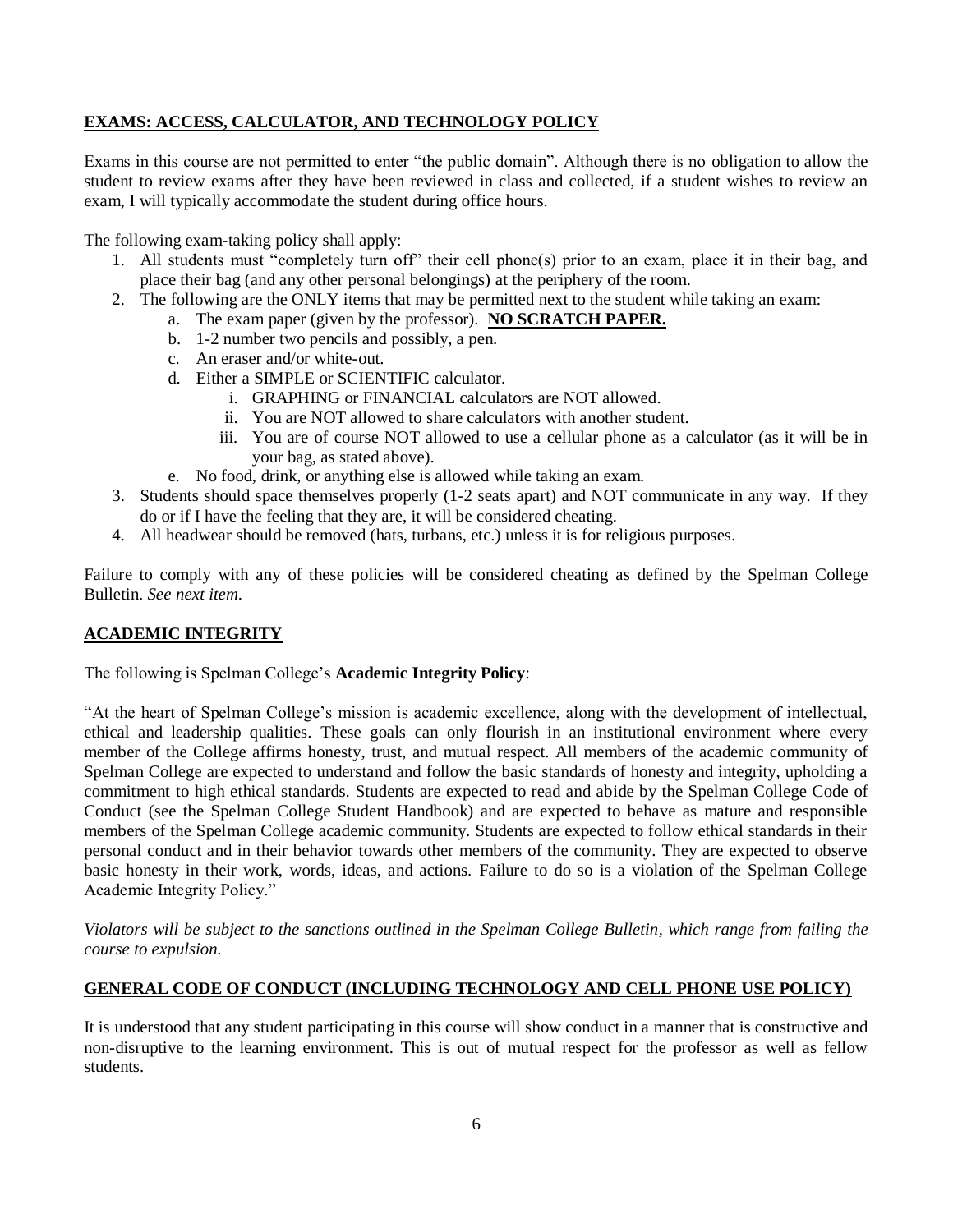With this in mind, use of any form of technology—including computers and cell phones—is only allowed if it is absolutely necessary for the student's learning within the course. If so, the student should see me by the end of the first day of class to discuss and potentially obtain permission to use such a technology. Even if granted, I still reserve the right to revoke this privilege if I notice that such technology is being used for purposes other than learning related to the course.

**In the absence of such permission, use of technologies is strictly prohibited unless the professor explicitly requests the students to use such technologies. The student should turn off cell phones, laptops, tablets, or any other noise-making devices while in class as these can generally be considered disruptive. Any such disturbances will result in automatic eviction from class. NO EXCEPTIONS!!!**

### **DISABILITY STATEMENT**

The following is Spelman College's **Disability Statement**:

"Spelman College is committed to ensuring the full participation of all students in its programs. If you have a documented disability (or think you may have a disability) and, as a result, need a reasonable accommodation to participate in class, complete course requirements, or benefit from the College's programs or services, you should contact the Office of Disability Services (ODS) as soon as possible. To receive any academic accommodation, you must be appropriately registered with ODS. The ODS works with students confidentially and does not disclose any disability-related information without their permission. ODS serves as a clearinghouse on disability issues and works in partnership with faculty and all other student service offices. For further information about services for students with disabilities, please contact the ODS at 404-270-5289 (voice), located in MacVicar Hall, Room 106."

### **STUDENT SUCCESS PROGRAM**

The SSP (see [https://www.spelman.edu/academics/ssp\)](https://www.spelman.edu/academics/ssp) is located in the Milligan Building, 2nd floor. The Program provides peer tutors for various subject areas, including economics. The schedule of times when peer tutors will be available can be acquired from SSP. This is a valuable resource for student learning and students are urged to avail themselves of their services. Peer tutors have previously been successful in economics courses.

# **GENERAL REMARKS**

- 1. Students are expected to plan their air travel at the end of the semester so that it does not conflict with the final exam. The same applies to other types of travel throughout the semester.
- 2. Students should select a "buddy" in the course from whom they can obtain materials in case they miss class. It is the student's responsibility to obtain such material and stay up to speed.
- 3. The syllabus provides a general plan for the course; deviations may be necessary.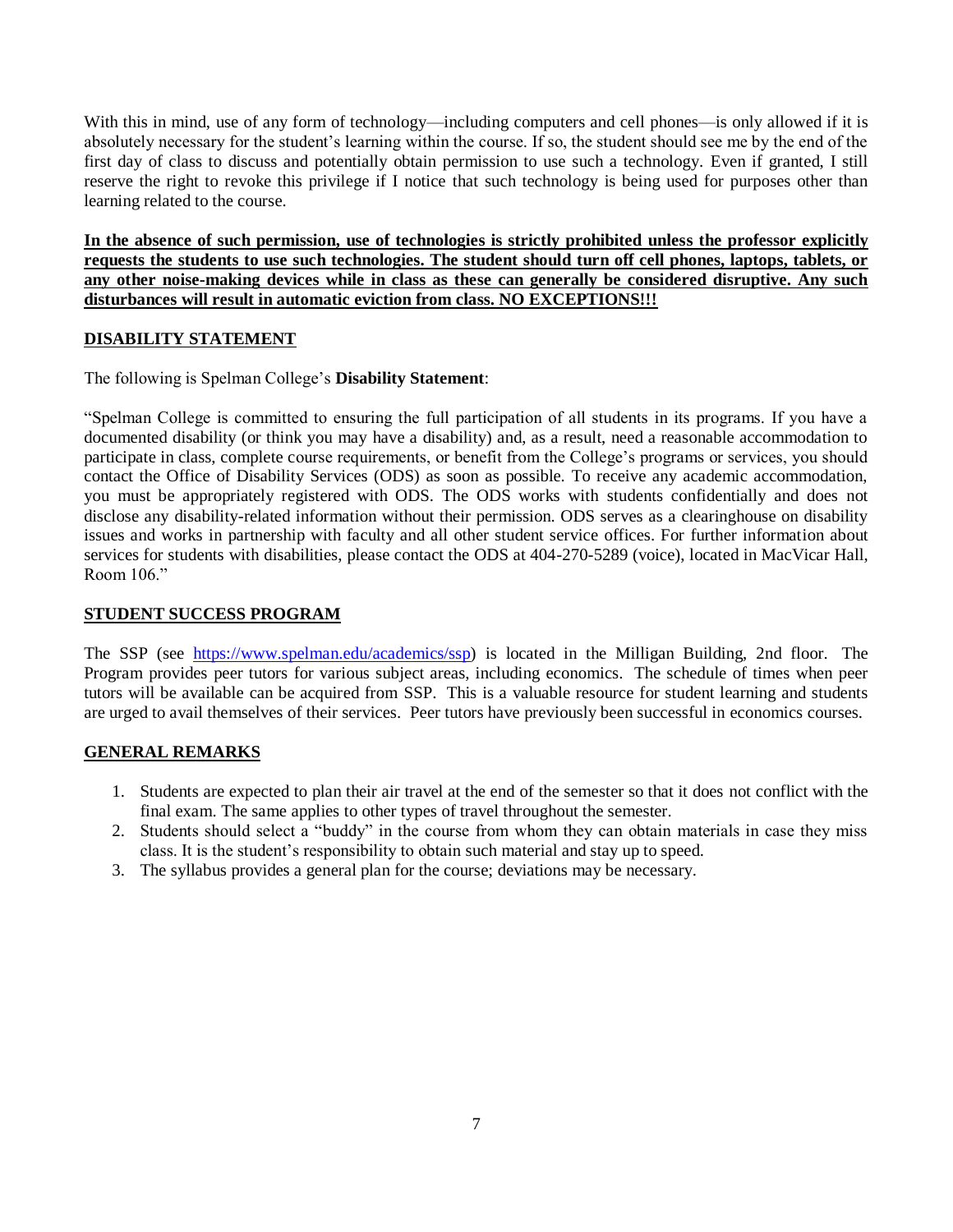# **COURSE OUTLINE**

| <b>Date</b>                                                         | <b>Topic</b>   | <b>Quizzes or RP</b>                                                            | <b>Video</b>                                                          |  |  |  |
|---------------------------------------------------------------------|----------------|---------------------------------------------------------------------------------|-----------------------------------------------------------------------|--|--|--|
| 8/15                                                                | Syllabus/intro |                                                                                 |                                                                       |  |  |  |
| 8/20                                                                | Chapter 1-2    | Quiz 1 assigned and due 8/21                                                    | $1.1\n-1.6$ (also see notes)<br>B <sub>3</sub>                        |  |  |  |
|                                                                     |                |                                                                                 | Empirical models/data (notes) and 2.12                                |  |  |  |
|                                                                     |                |                                                                                 | 2.1-2.3 (also see calculus suppl.)<br>A <sub>4</sub> a-b              |  |  |  |
| 8/22                                                                | Chapter 1-2    |                                                                                 | 2.3, 2.5<br>A4a-b, c-d                                                |  |  |  |
|                                                                     |                |                                                                                 | 2.4, 2.6<br>A <sub>5</sub>                                            |  |  |  |
| 8/27                                                                | Chapter 3      |                                                                                 | $3.1 - 3.4$<br>$C1a-c, e-g$                                           |  |  |  |
| 8/29                                                                | Chapter 3      | Quiz 2 assigned and due 8/30                                                    | $3.4 - 3.6$<br>$C1g-k$                                                |  |  |  |
| 9/3: NO CLASS (Labor Day)                                           |                |                                                                                 |                                                                       |  |  |  |
| 9/5                                                                 | Chapter 4      | 1 <sup>st</sup> draft of RP due 9/5                                             | $4.2 - 4.3$<br>C <sub>2</sub> a-c, C <sub>2i</sub> , A <sub>4</sub> e |  |  |  |
| 9/10                                                                | Chapter 4      |                                                                                 | $4.4 - 4.7$<br>C <sub>5</sub>                                         |  |  |  |
|                                                                     |                | $9/12$ : NO CLASS (Quiz 3 assigned and due $9/13$ )                             |                                                                       |  |  |  |
| 9/17                                                                | Chapter 5-6    |                                                                                 | 5.1, 5.4-5.5<br>C <sub>2</sub> d-h, C <sub>5</sub>                    |  |  |  |
|                                                                     |                |                                                                                 | $5.2 - 5.3$<br>A1, C3-4, C6                                           |  |  |  |
| 9/19                                                                | Chapter 5-6    |                                                                                 | 5.6-5.7 (including Slutsky)<br>A1, C3-4, C6                           |  |  |  |
|                                                                     |                |                                                                                 | 5.8<br>C7                                                             |  |  |  |
| 9/24                                                                | Chapter 5-6    | Quiz 4 assigned and due 9/25                                                    | $6.1 - 6.5$<br>C2-6 (review them!)                                    |  |  |  |
| 9/26                                                                | Chapter 7      |                                                                                 | $7.1 - 7.8$<br>C10                                                    |  |  |  |
|                                                                     |                | 10/1: Exam 1 (Chapters 1-6)                                                     |                                                                       |  |  |  |
| 10/3                                                                | Chapter 8      |                                                                                 | 8.1-8.4, 8.12<br>F1a-d, F2a, F2g-i                                    |  |  |  |
|                                                                     |                | 10/8, 10/10: NO CLASS due to Fall Break (2 <sup>nd</sup> draft of RP due 10/14) |                                                                       |  |  |  |
| 10/15                                                               | Chapter 9      |                                                                                 | D1 (all but " $L$ ")                                                  |  |  |  |
| 10/17                                                               | Chapter 9      | Quiz 5 assigned and due 10/18                                                   | D1 (all but " $L$ ")                                                  |  |  |  |
|                                                                     |                | 10/19: Midterm grades submitted                                                 |                                                                       |  |  |  |
| 10/22                                                               | Chapter 10     |                                                                                 | D2                                                                    |  |  |  |
| 10/24                                                               | Chapter 10     |                                                                                 | D2                                                                    |  |  |  |
| 10/29                                                               | Chapter 11     |                                                                                 | D <sub>3</sub>                                                        |  |  |  |
|                                                                     |                | 10/29: Last day to withdraw with a "W"                                          |                                                                       |  |  |  |
| 10/31                                                               | Chapter 11     | Quiz 6 assigned and due 11/1                                                    | D <sub>3</sub>                                                        |  |  |  |
| 11/5                                                                | Chapter 12     |                                                                                 | E1                                                                    |  |  |  |
| 11/7                                                                | Chapter 12     |                                                                                 | E1                                                                    |  |  |  |
|                                                                     |                | 11/12: Exam 2 (Chapters 7-12)                                                   |                                                                       |  |  |  |
| 11/14                                                               | Chapter 13     |                                                                                 | E2                                                                    |  |  |  |
| 11/19, 11/21: NO CLASS/THANKSGIVING (Quiz 7 assigned and due 11/20) |                |                                                                                 |                                                                       |  |  |  |
| 11/26                                                               | Chapter 13     | $3rd$ (last) draft of RP due 11/26                                              | E2                                                                    |  |  |  |
| 11/28                                                               | Review         | Quiz 8 assigned and due 11/29                                                   | Review all videos/concepts                                            |  |  |  |
| <b>COMPREHENSIVE FINAL EXAM DURING THE WEEK OF DEC 3-7 (TBA)</b>    |                |                                                                                 |                                                                       |  |  |  |